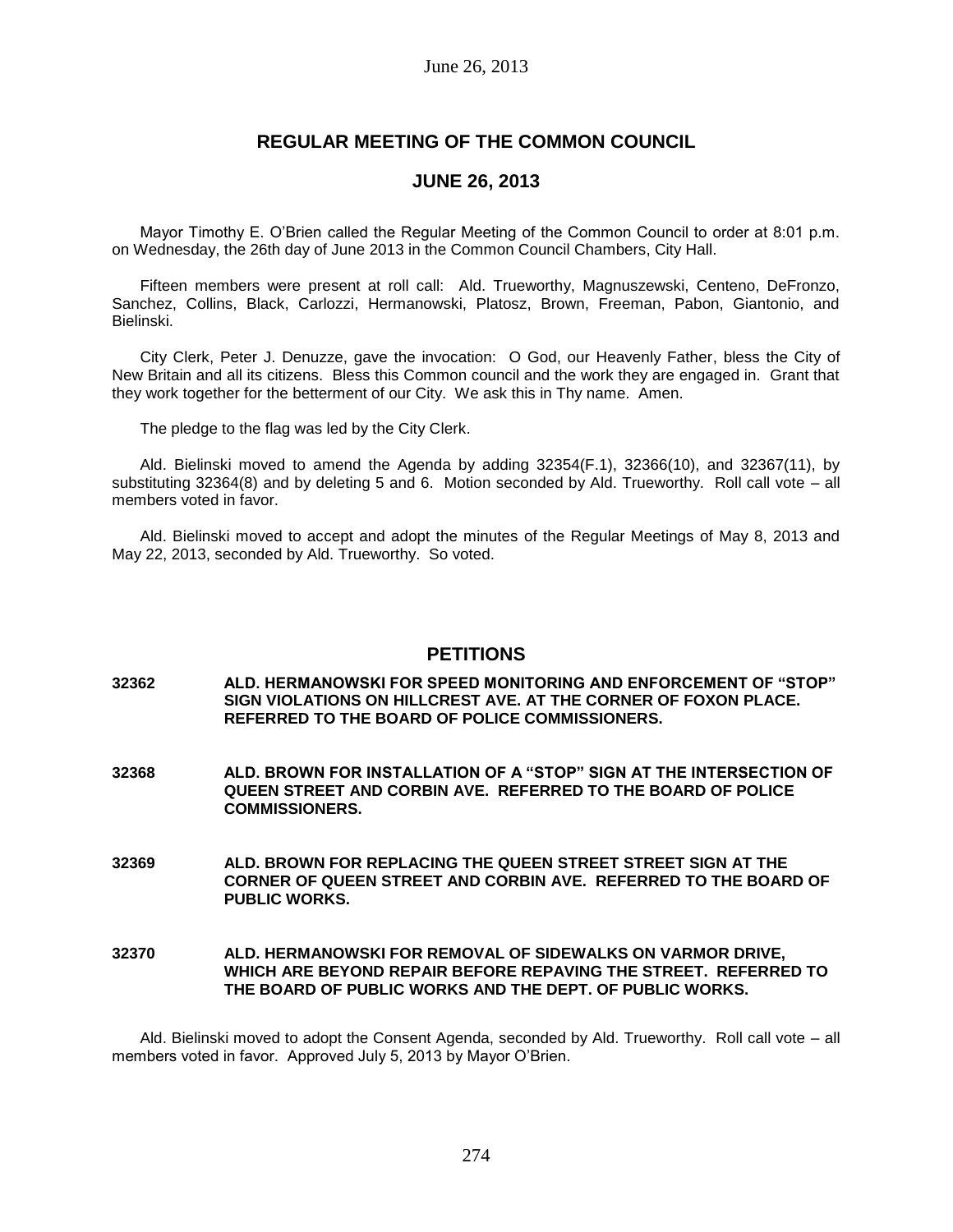# **CONSENT AGENDA**

## **CITY CLERK**

## **32348 RE: CLAIMS FOR INJURIES AND/OR PROPERTY DAMAGE**

To His Honor, the Mayor, and the Common Council of the City of New Britain: the undersigned beg leave to report the following:

## CLAIMANTS NAME

- Beltran, Greisharelys ppa Griselle Gonzales
- LaBella, Sandra Russo, Paul

Peter J. Denuzze City Clerk

## **FINANCE DEPARTMENT**

### **32349 RE: LINE ITEM TRANSFERS – JUNE 5, 2013 THRU JUNE 18, 2013**

To His Honor, the Mayor, and the Common Council of the City of New Britain: the undersigned beg leave to report the following:

In accordance with the city of New Britain ordinance of Article VII – Finance, Section 2-494(c), the following departments have transferred monies from one line item to another within their departmental budget (total department budget has not changed). Each transfer will be continuously numbered from month to month throughout the fiscal year. This report represents the transfers executed by the mayor in accordance with the aforementioned ordinance for the period ending June 18, 2013

| 21. Department:           | <b>Public Works</b> |                                                    |
|---------------------------|---------------------|----------------------------------------------------|
| From:                     | 001315004-5421      | (Rubbish Removal)                                  |
| To∶                       | 001316004-5435      | (Bldg. Grounds Maintenance & Repairs)              |
| Amount:                   | \$4.020.00          |                                                    |
| <b>Brief Description:</b> |                     | Emergency repairs to City Hall emergency generator |

Rebecca Salerni Acting Finance Director

## **PURCHASING DEPARTMENT**

#### **32350 RE: COOPERATIVE PURCHASING – NEW REFRIGERATOR/FREEZER FOR THE SENIOR CENTER**

To His Honor, the Mayor, and the Common Council of the City of New Britain: the undersigned beg leave to report the following:

In accordance with City Code of Ordinances, Chapter 2, Article VIII, Division 1, Section 2-538 (a), a purchase order was requested for the following under the State of Connecticut's Cooperative Purchasing Plan for the Senior Center.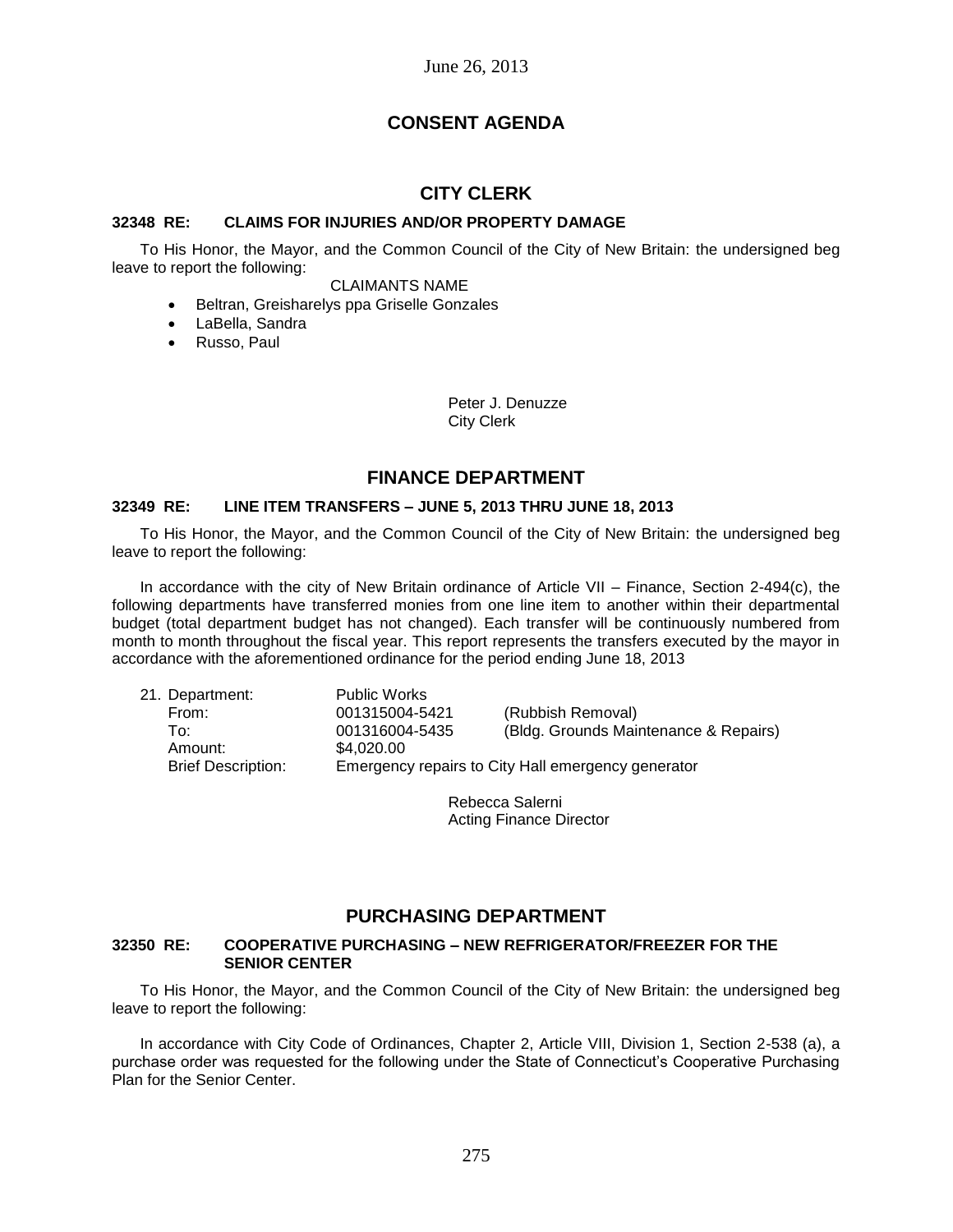| Supplier                         | Item                        | Price      |
|----------------------------------|-----------------------------|------------|
| Warehouse Store Fixtures Company | True Food Service Equipment | \$5.306.52 |
| Waterbury, CT.                   | Refrigerator/Freezer        |            |

The Senior Center, requested the purchase of a new Refrigerator/Freezer utilizing the State of Connecticut's Contract Award #10PSX0236. The Senior Center now has a separate Freezer and Refrigerator unit. The Freezer at the Senior Center is over fifteen (15) years old and has required a lot of service work recently. The Refrigerator is over thirty-five (35) years old and also has required recent repairs and ongoing maintenance. Parts for the Freezer and Refrigerator are becoming hard to find to make the needed repairs. The new unit is a dual temperature Refrigerator/Freezer that will meet the daily program needs of the Senior Center. The old Refrigerator will be kept and utilized until it fails. Warehouse Store Fixtures Company is giving the City sixty-four (64) percent discount off of the True Food Services Equipment list price for this Refrigerator/Freezer and a one (1) year warranty per the state contract. This fact has been verified by the Purchasing Agent. Funding was obtained from a HUD Grant and is available within the Economic Development Division's account number 3027203036-5855, CDBG Grant Fund, Contractor Expenditures, Senior Center and 290523102-5836, Senior Center, Snack Bar.

RESOLVED: That the Purchasing Agent is hereby authorized to issue a purchase order for \$5,306.52 to Warehouse Store Fixtures Company of Waterbury, CT for the purchase of a new True Food Service Equipment Refrigerator/Freezer for the Senior Center utilizing the State of Connecticut's Cooperative Purchasing Plan, Contract Award #10PSX0236.

> Jack Pieper Purchasing Agent

### **32351 RE: ON-CALL ENGINEERING SERVICES – UNDERGROUND STORAGE TANK REMOVAL AT THE BEAVER STREET ROAD RECONSTRUCTION STATE PROJECT 88-174**

To His Honor, the Mayor, and the Common Council of the City of New Britain: the undersigned beg leave to report the following:

The following on-call engineering project has been requisitioned following the award by the Common Council for on-call engineering contracts, Bid #3620, approved at its Regular Meeting of October 26, 2011

| Project Name: | Underground Storage Tank Removal at the Beaver Street<br>Road Reconstruction State Project 88-174                                                                                                                                                                                                                                                                                                                                                                                                                                                                                                                                                                                                                                                                |
|---------------|------------------------------------------------------------------------------------------------------------------------------------------------------------------------------------------------------------------------------------------------------------------------------------------------------------------------------------------------------------------------------------------------------------------------------------------------------------------------------------------------------------------------------------------------------------------------------------------------------------------------------------------------------------------------------------------------------------------------------------------------------------------|
| Vendor:       | CMG Environmental, Inc.                                                                                                                                                                                                                                                                                                                                                                                                                                                                                                                                                                                                                                                                                                                                          |
| Amount:       | \$6,950.00, This fee is reimbursable per the terms of the<br>Agreement for State Project 88-174                                                                                                                                                                                                                                                                                                                                                                                                                                                                                                                                                                                                                                                                  |
| Line Items:   | 0083058101-5331 Capital Projects, Beaver Street<br>Reconstruction, Professional Services                                                                                                                                                                                                                                                                                                                                                                                                                                                                                                                                                                                                                                                                         |
| Requested By: | Public Works Department, Engineering Division                                                                                                                                                                                                                                                                                                                                                                                                                                                                                                                                                                                                                                                                                                                    |
| Scope:        | CMG Environmental, Inc will secure the necessary permits for<br>the removal of the Underground Storage Tank that was found at<br>the intersection of Beaver Street and Washington Street. They<br>will check the air within the tank to assure that explosive<br>conditions do not exist following the pumping out of the contents<br>and throughout the removal and cleaning process. They will also<br>conduct tests to make sure that the soil around the tank is not<br>contaminated. CMG Environmental, Inc will work with the<br>contractor to make sure the tank is removed per DEEP<br>regulations. CMG Environmental, Inc will conduct, meetings with<br>the contractor, the DEEP and Public Works Department to<br>answer any questions they may have. |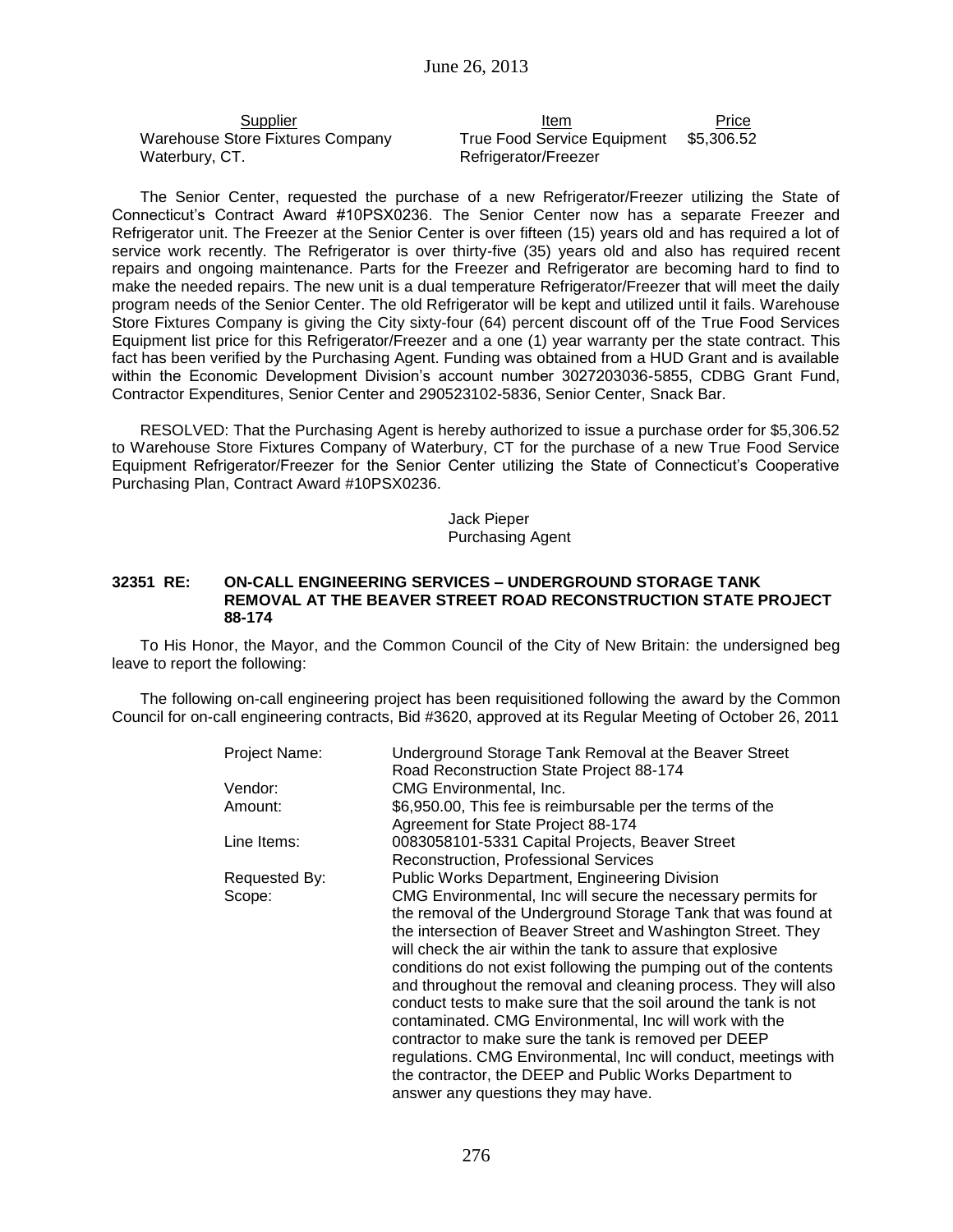## June 26, 2013

RESOLVED: That the Purchasing Agent be and is hereby authorized to issue a Purchase Order for \$6,950.00 to CMG Environmental, Inc for the Underground Storage Tank Removal at the Beaver Street Road Reconstruction Project

#### Jack Pieper Purchasing Agent

### **32352 RE: ANNUAL OPERATING SOFTWARE LICENSE RENEWAL AND SUPPORT – PUBLIC WORKS DEPT. UTILITIES DIVISION**

To His Honor, the Mayor, and the Common Council of the City of New Britain: the undersigned beg leave to report the following:

In accordance with City Code of Ordinances, Chapter 2, Article VIII, Division 1, Section 2-531 a purchase order was requested by the New Britain Public Works Department, Utilities Division for the annual renewal of their Edifice Software License and Support.

Supplier Service **Service** Amount Northern Data Systems, Inc. Annual Edifice Software \$8,393.00 Farmouth, ME. License Renewal and Support

The New Britain Public Works Department, Utilities Division, has requested an annual license renewal and support for their Edifice Software. The Ediface Software is utilized by the New Britain Public Works Department, Utilities Division, to bill its customers for the water that they have consumed. Northern Data Systems, Inc. is the creator of this priority billing software and has no dealers. They are the only one that can provide this annual software license renewal. Therefore it would be impossible to find another local software company to provide a competitive bid for the annual license renewal and support. Bid solicitation for the annual software license renewal and support would not be beneficial to the City. Funding for this Annual Edifice Software License Renewal and Support is available in the New Britain Public Works Department, Utilities Division's, account number 9303500107-5659, Water Operating Expense, Material and Supplies.

RESOLVED: The Purchasing Agent is hereby authorized to issue a purchase order for \$8,393.00 to Northern Data Systems Inc. of Farmouth ME for the Annual Edifice Software License Renewal and Support for the New Britain Public Works Department, Utilities Division.

> Jack Pieper Purchasing Agent

### **32353 RE: EMERGENCY PURCHASE ORDER – CONTROLLER REPLACEMENT ON ELECTRICAL**

To His Honor, the Mayor, and the Common Council of the City of New Britain: the undersigned beg leave to report the following:

In accordance with City Code of Ordinances, Chapter 2, Article VIII, Division V, Section 2-606a, emergency purchase orders were authorized by the Mayor and issued to the vendor listed below on June 14, 2013

| Supplier              |            | ltem                              |      |     | <b>Total Price</b> |
|-----------------------|------------|-----------------------------------|------|-----|--------------------|
| Kinsley Power Systems | Controller | Replacement                       | - on | the | \$8.021.17         |
| East Granby, CT.      |            | Electrical Generator at City Hall |      |     |                    |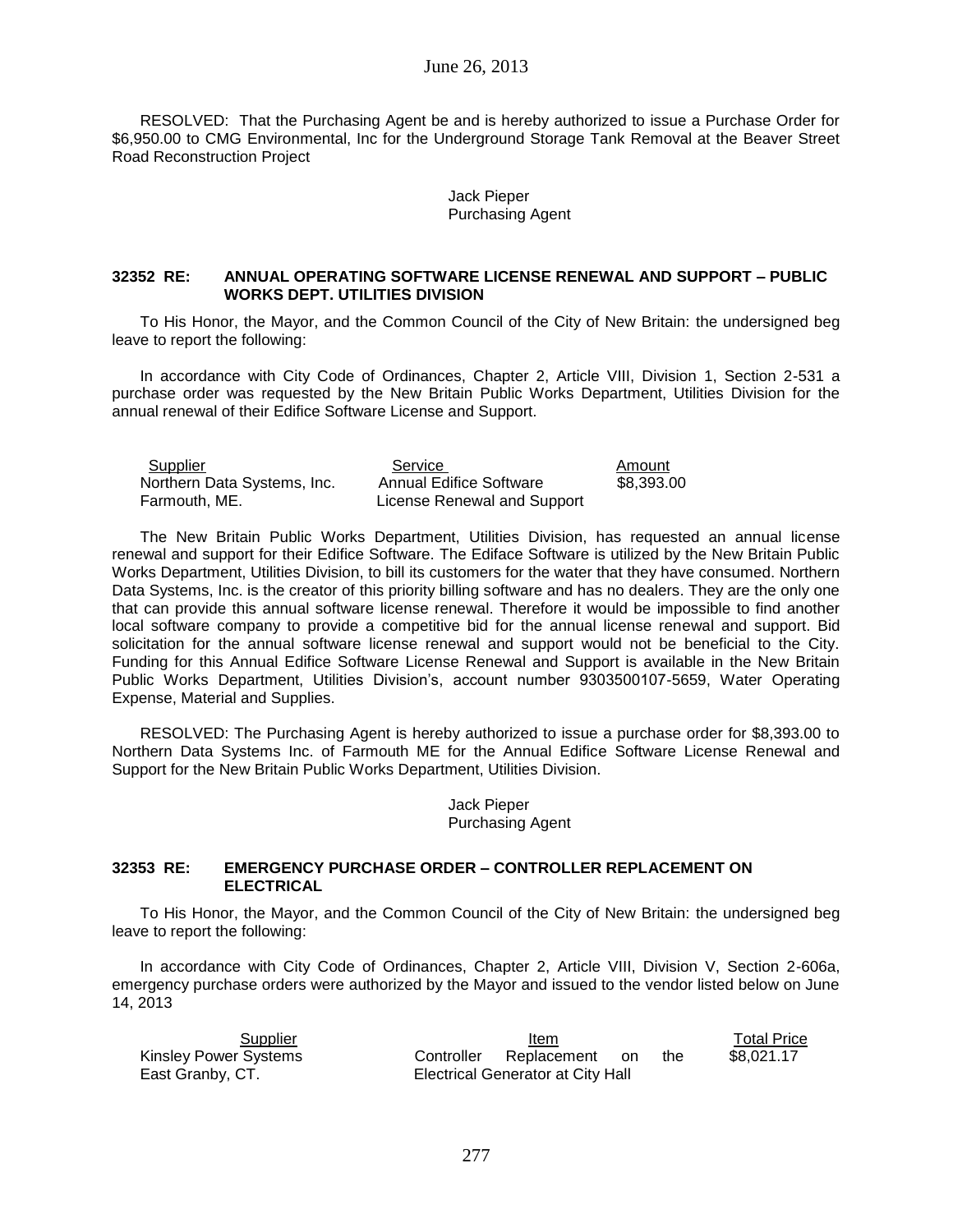The Purchasing Agent reports that no formal bid solicitation and advertisement as outlined in the Purchasing Ordinances were made for this item. In accordance with Section 2-606b of the City Code of Ordinances, the Purchasing Agent reports:

A Purchase Order was requested by the Public Works Department, Fleet and Facilities Division, for the removal and replacement of a main controller on the electrical generator located at City Hall. The electrical generator would not be able to start if the power went out because the main controller failed and became inoperable. Because of the importance of having this electrical generator operational so that City Hall can be operational if the power should go out, the Mayor under his executive authority approved a purchase order. Funding for these repairs came from the Public Works Department, Fleet and Facilities Division's account number 001316004-5435, Outside Grounds, Building Grounds Maintenance and Repairs.

> Jack Pieper Purchasing Agent

## **32354 RE: EMERGENCY AUTHORIZATION – GENERATOR AT THE FORMER POLICE HEADQUARTERS – 125 COLUMBUS BLVD.**

To His Honor, the Mayor, and the Common Council of the City of New Britain: the undersigned beg leave to report the following:

On January 24, 2013 the Facilities Division of the Department of Public Works determined that the water pump on the emergency generator at 125 Columbus Boulevard was leaking. After a service call from the contract provider it was determined that the seal on the water pump was substantially leaking and would likely not be sufficient to operate the generator engine. The water pump circulates coolant to the radiator that keeps the engine from overheating. As it turns out, the water pump spindle also drives the oil pump. Hence, failure of the engine would likely occur within ten minutes of operation. Efforts to obtain replacement parts were unsuccessful despite a rigorous concentrated effort. Without a reliable generator, the 9-1-1 system as well as the phone systems for fire and the dispatch center would fail within thirty minutes of a power outage.

An emergency generator was obtained via monthly rental from a reliable provider, Kinsley Power Systems of Granby, CT. Electrical modifications and connections were made by Collier Electric, LLC of New Britain. The rental generator was sized to power a small portion of the building electrical system, HVAC for the portion of the building that remained occupied by the 9-1-1 center, and the security system that controlled the doors and cameras.

Authorization for these expenses was obtained from Mayor Timothy E. O'Brien. The generator remained on rental until the dispatch operation moved out on May 19, 2013. Collier Electric, LLC was contracted to remove the special cabling that connected the emergency generator to the building power system. This was dangerous work and involved transferring live electrical loads. The costs for these services and rentals were as follows:

| Kinsley Power Systems | \$15,100.00 |
|-----------------------|-------------|
| Collier Electric, LLC | \$ 6,830.60 |

These expenses will be charged to 2911213101-5352. The existing generator remains unusable in the facility.

> Respectfully submitted: James P. Donnelly **Director**

### **32355 RE: EMERGENCY PURCHASE ORDER – MANHOLE COVERS, FRAMES – PUBLIC WORKS DEPT.**

To His Honor, the Mayor, and the Common Council of the City of New Britain: the undersigned beg leave to report the following: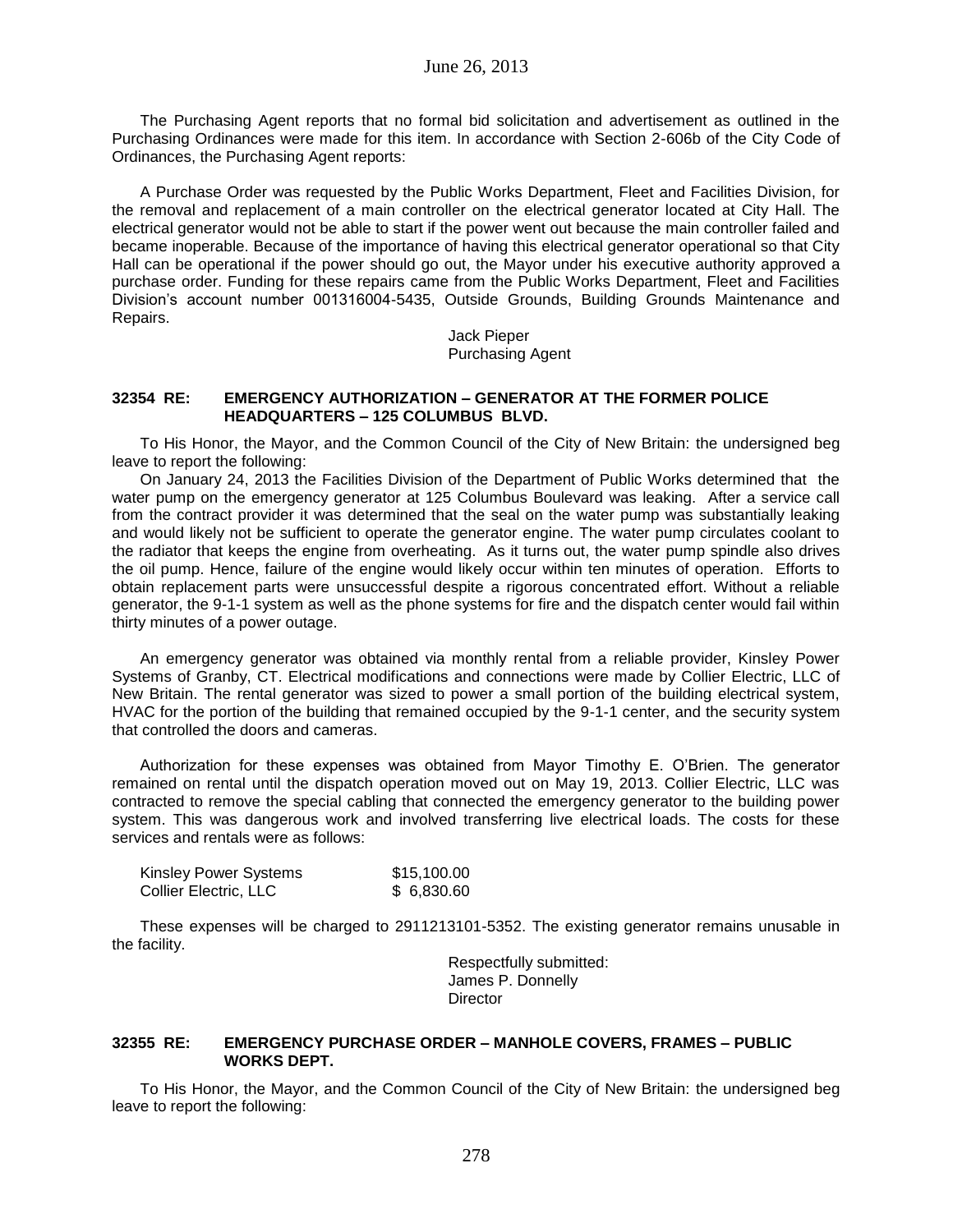In accordance with City Code of Ordinances, Chapter 2, Article VIII, Division V, Section 2-606a, emergency purchase orders were authorized by the Mayor and issued to the vendor listed below on June 10, 2013

| Supplier                                        | Item                     | Quantity           | Unit Price | Item Total  |
|-------------------------------------------------|--------------------------|--------------------|------------|-------------|
| <b>HD Supply Waterworks</b><br>New Britain, CT. | 24" Plain Manhole Covers | 12                 | \$238.20   | \$2,858.40  |
|                                                 | 24"x8" Manhole Frames    | 13                 | \$398.00   | \$5,174.00  |
|                                                 | 24" Covers               | 7                  | \$195.00   | \$1,365.00  |
|                                                 | 24" Storm Covers         | 6                  | \$195.00   | \$1,170.00  |
|                                                 |                          | <b>Total Price</b> |            | \$10,567.40 |

The Purchasing Agent reports that no formal bid solicitation and advertisement as outlined in the Purchasing Ordinances were made for this item. In accordance with Section 2-606b of the City Code of Ordinances, the Purchasing Agent reports:

An emergency purchase order was requested by the Public Works Department for Highway Castings needed for street repairs. At present the Purchasing Agent is out to bid for these items. The Highway Casting items were needed immediately so the street repairs could be completed prior to the start of the 2013 street paving program. HD Supply Waterworks was awarded the bid for these items the last time the City went out to bid. HD Supply Waterworks maintained the same bid pricing. The Mayor under his executive authority approved a purchase order for this purchase. Funding is available for this purchase within the Public Works Department's account number 0082950302-5659, Street Infrastructure, Operating Material and Supplies.

Jack Pieper Purchasing Agent

### **32356 RE: PROFESSIONAL SERVICES – ANNUAL WEB HOSTING AGREEMENT – ASSESSORS OFFICE**

To His Honor, the Mayor, and the Common Council of the City of New Britain: the undersigned beg leave to report the following:

In accordance with City Code of Ordinances, Chapter 2, Article VIII, Division 1, Section 2-531 a purchase order was requested by the City Assessor's Office for the annual renewal of their Web Hosting Agreement.

| Supplier                          | Services           | Amount     |
|-----------------------------------|--------------------|------------|
| Vision Government Solutions. Inc. | Annual Web Hosting | \$3,200.00 |
| Northborough, MA.                 | Agreement          |            |

The City Assessor's Office has requested an annual renewal of their Web Hosting Agreement that they have with Vision Government Solutions, Inc. Vision maintains the data of approximately 17,000 City properties which includes ownership, information, sketches and photos of them. Vision Appraisal uploads new information provided by the Assessor's Office monthly. Vision hosts this data for use by all taxpayers, lawyers, and title searchers. It allows them to obtain information regarding the property as they conduct sales searches for all types of City property. Vision has been providing this service as well as technical support to the City Assessor's office since 2002. The software that is utilized for the storage of this information is owned by Vision. Therefore it would be very difficult to find another local software company to provide a competitive bid for annual web hosting and technical support of this software. Bid solicitation for the annual renewal of this web hosting agreement and technical support would not be beneficial to the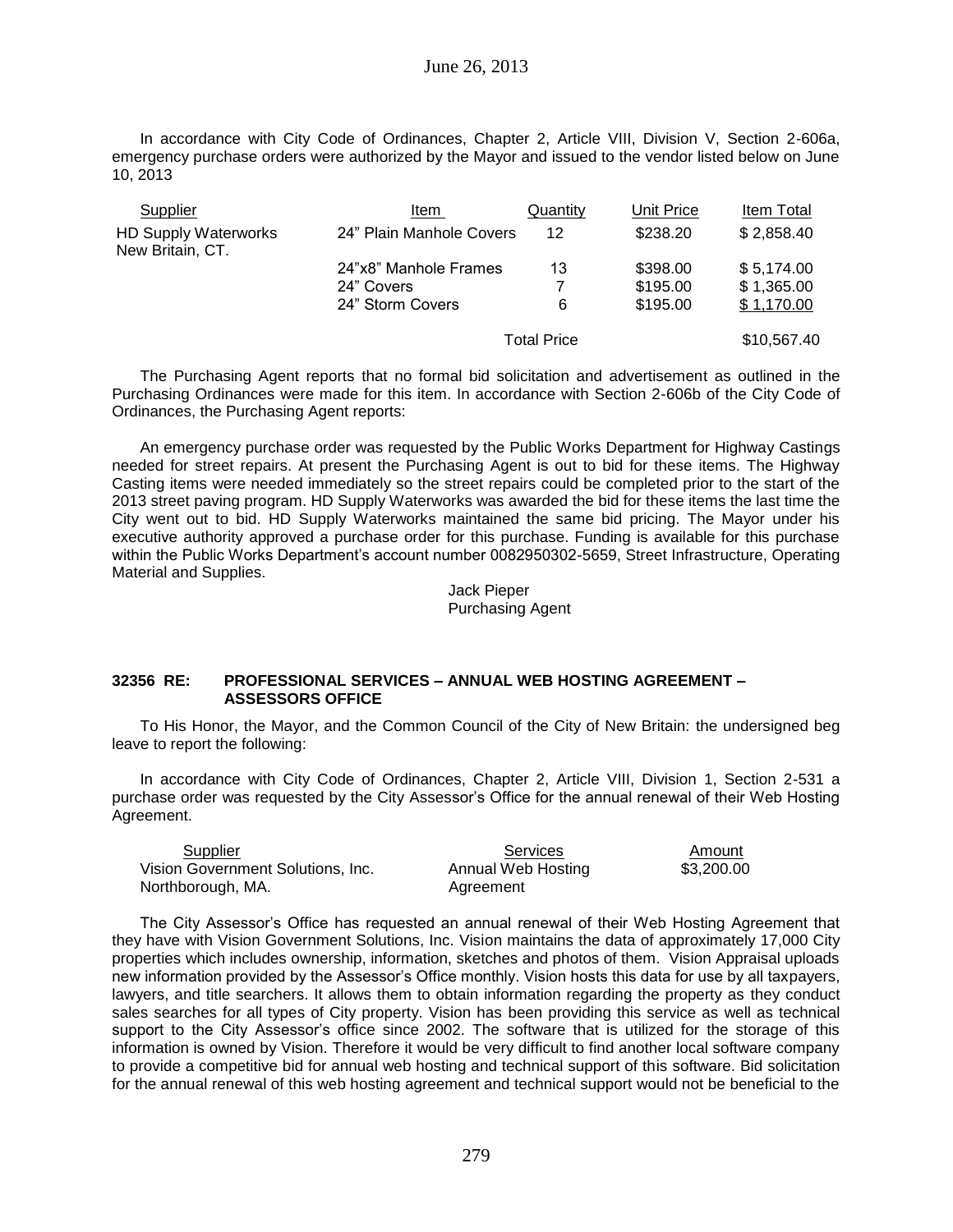City. Funding for this annual web hosting agreement renewal and technical support is available in the City Assessor's account number 001107002-5352, Data Processing Account.

RESOLVED: The Purchasing Agent is hereby authorized to issue a purchase order for \$3,200.00 to Vision Government Solutions, Inc. of Northborough. MA. for the renewal of the Annual Web Hosting Agreement and Technical Support for City Assessor's Office.

### Jack Pieper Purchasing Agent

## **32357 RE: SALE OF SURPLUS EQUIPMENT AND VEHICLES**

To His Honor, the Mayor, and the Common Council of the City of New Britain: the undersigned beg leave to report the following:

Public Bid No. S-165 was solicited and received in accordance with the Purchasing Ordinances of the City of New Britain for the sale of equipment that was deemed surplus or un-repairable by the Public Works Department.

Invitations to bid were solicited and the bid was duly advertised in the New Britain Herald Newspaper, the City and State of Connecticut's Department of Administration Services websites and mailed to one hundred and ninety- two (192) companies and/or individuals. The responses received are on file in the Town Clerks Office. Award of bid have been highlighted.

The bids were reviewed, and checked for conformance to the minimum bid requirements by the Purchasing Agent. The results were given to the Public Works Department Administration for their review. Steven Biella a local resident of New Britain was within 10% of the highest bidder for #267, a 2008 Dodge Charger, #284, a 1996 Ford F350 Truck and #285, a 1995 Chevy Cavalier, that was submitted not by a New Britain based company or individual for the purchase of these vehicles. Per City Ordinance Section 2-578 item 10, and the bid specifications, Steve Biella agreed to raise his bid to match the price submitted by the highest bidder only for #284, the 1996 Ford F350 Truck. Therefore the Purchasing agent is recommending the sale of Surplus Equipment and Vehicles be sold to the highest bidder as shown on the attachment. The total dollar amount that the City will receive for the Sale of Surplus Equipment and Vehicles will be \$105,204.36.

RESOLVED: That the Purchasing Agent is hereby authorized to sell the Surplus Equipment and Vehicles to the highest bidder per the attached pricing of Public Bid No. S-165

> Jack Pieper Purchasing Agent

#### **32358 RE: ROOF REPLACEMENT AT FIRE STATION #7 FOR THE NEW BRITAIN FIRE DEPT.**

To His Honor, the Mayor, and the Common Council of the City of New Britain: the undersigned beg leave to report the following:

Public Bid No. 3733 was solicited and received in accordance with the Purchasing Ordinances of the City of New Britain for the Roof Replacement at Fire Station #7. The existing roof is old and was starting to leak. Funding is available for the Roof replacement within the Fire Department's account number 2131200112-52077, LOCIP, Fiscal Year 2012, Roof Replacement at Station #7.

Invitations to bid were solicited and the bid was duly advertised in the New Britain Herald Newspaper, the City and State of Connecticut's Department of Administration Services websites and mailed to twentythree (23) Roofing Contractors. The Purchasing Agent did not receive any letters from the Roofing Contractors on the mailing list indicating they could not provide a response to the bid request. The responses received are on file in the Town Clerks Office.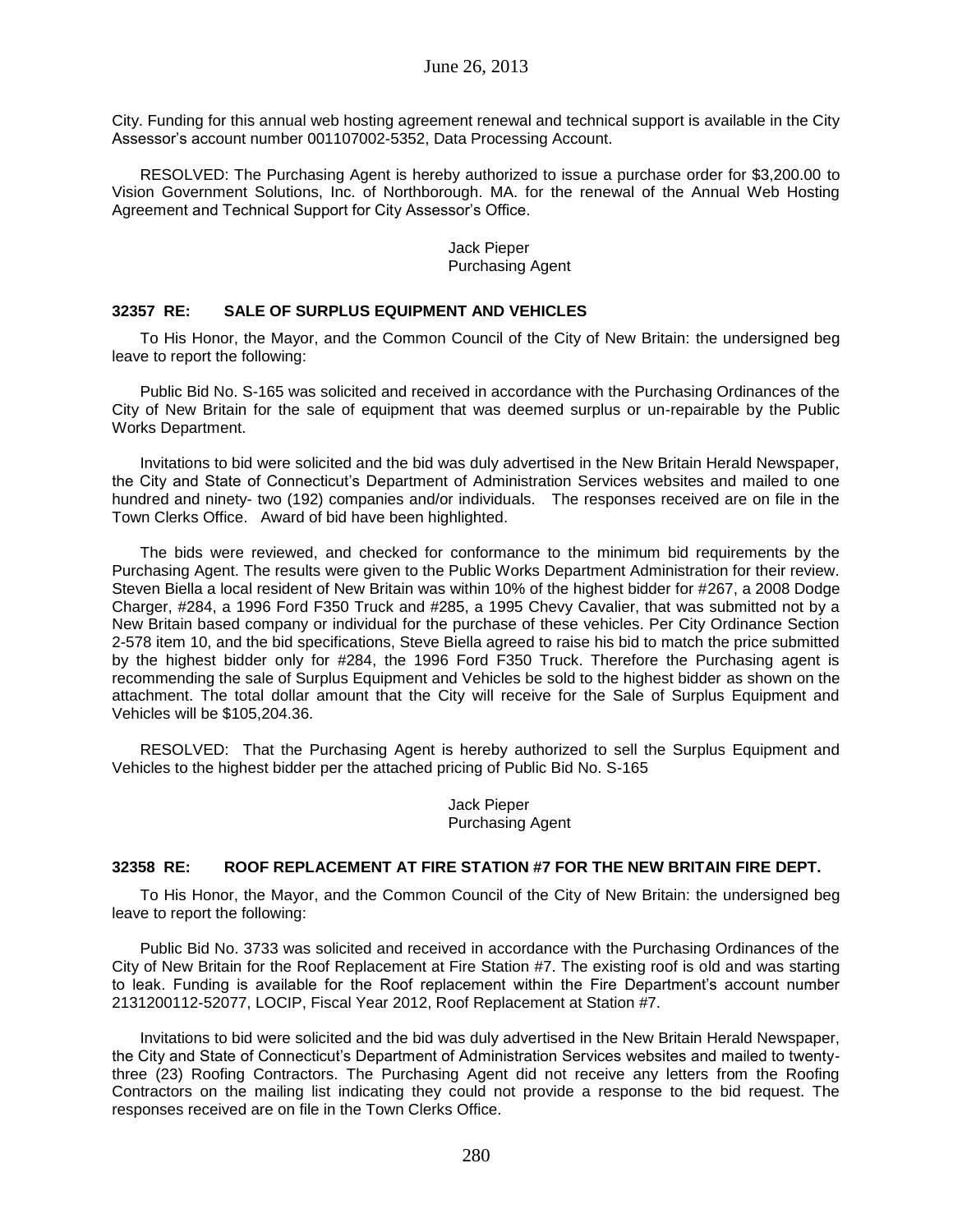The bids were reviewed for conformance to specifications by the Fire Department's Administration and the Purchasing Agent. Therefore the acting Fire Chief is recommending that the bid be awarded to S.W. Debs, LLC of North Grosvenor Dale, CT who submitted the lowest responsible bid and met all of the bid specifications.

RESOLVED: That the Purchasing Agent be and is hereby authorized to issue a purchase order and enter into a contract with S.W. Debs, LLC of North Grosvenor Dale, CT for the Roof Replacement at Fire Station #7 for \$34,246.00 for the New Britain Fire Department per the terms and specifications of Public Bid No. 3733.

> Jack Pieper Purchasing Agent

## **PARKS AND RECREATION DEPARTMENT**

## **32296-1 RE: CLEARING THE OVERHANGING AND DEAD TREES FROM BLAKE ROAD**

To His Honor, the Mayor, and the Common Council of the City of New Britain: The undersigned beg leave to report the following:

In response to the City Council's petition #32296, the Parks and Recreation tree crew addressed the Blake Road tree request. Due to the heavy backlog of work orders the Arborist and staff removed all dead limbs and hangers. When time permits, the Arborist will return to trim any necessary branches.

> William DeMaio, Director Parks and Recreation

# **TAX COLLECTOR**

## **32359 RE: TAX ABATEMENTS, CORRECTIONS AND REFUNDS**

To His Honor, the Mayor, and the Common Council of the City of New Britain: the undersigned beg leave to report the following:

The Collector of Taxes has referred a list of tax abatements, corrections and refunds. Acceptance and adoption is respectfully recommended.

> Cheryl S. Blogoslawski Tax Collector

# **LICENSE COMMITTEE**

### **32335-1 RE: SACRED HEART CHURCH ANNUAL PARISH FESTIVAL "ODPUST" – 06/28/13 THRU 06/29/13**

To His Honor, the Mayor, and the Common Council of the City of New Britain: the undersigned beg leave to report the following:

The Committee on Licenses recommended on June 24, 2013 the adoption of the following:

RESOLVED; by the Common Council of the City of New Britain that the Mayor be hereby authorized to issue to the Sacred Heart Church Annual Parish Festival "Odpust" said license as may be issued under Chapter 5, Section 5-15 through 5-22 of the Code of Ordinances for Friday, June 28, 2013 and Saturday, June 29, 2013 for the purpose of conducting their annual parish festival "Odpust" on the Sacred Heart Church grounds, Broad Street and Gold Street.

Alderman Lawrence J. Hermanowski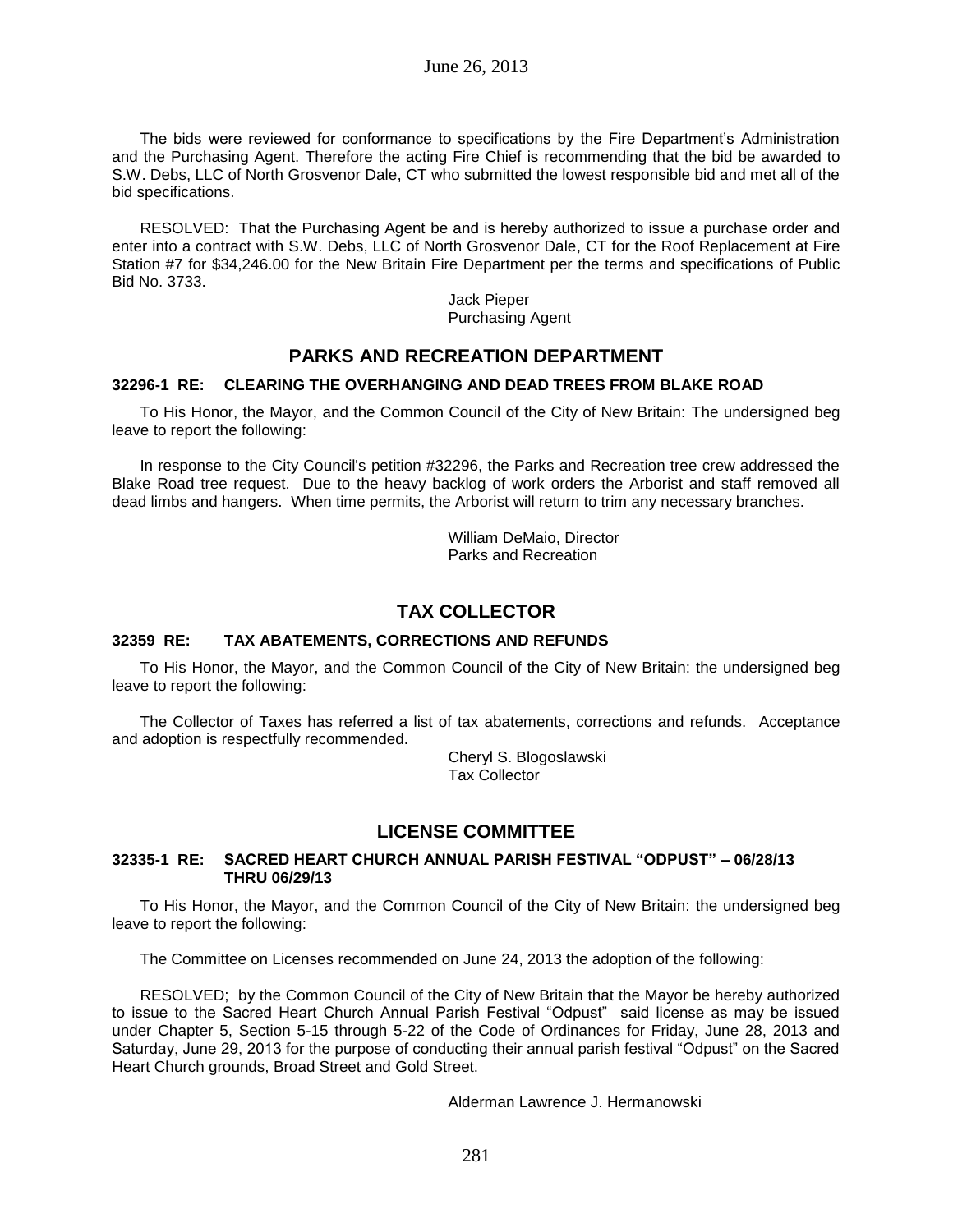## Chair, License Committee

## **32336-1 RE: DOZYNKI FESTIVAL – 8/27/13 – 8/28/13**

To His Honor, the Mayor, and the Common Council of the City of New Britain: the undersigned beg leave to report the following:

The Committee on Licenses recommended on June 24, 2013 the adoption of the following:

RESOLVED; by the Common Council of the City of New Britain that the Mayor be and he is hereby authorized to issue to the Polish Council of Greater New Britain, said licenses as may be issued under Chapter 5, Section 5-15 through 5-22 of the Code of Ordinances for the period of Saturday, August 17, 2013 and Sunday, August 18, 2013 for the purpose of conducting the Annual "Dozynki" Festival at the Polish Falcon "Polanka" Field on Farmington Avenue, New Britain, Conn.

> Alderman Lawrence J. Hermanowski Chair

### **32340-1 RE: LITTLE POLAND FESTIVAL – 4/27/14**

To His Honor, the Mayor, and the Common Council of the City of New Britain: the undersigned beg leave to report the following:

The Committee on Licenses recommended on June 24, 2013 the adoption of the following:

RESOLVED; by the Common Council of the City of New Britain that the Mayor be and is hereby authorized to issue to the Polonia Business Association, said licenses as may be issued under Chapter 5, Section 5-15 through 5-22 of the Code of Ordinances for Sunday, April 27, 2014 from 9:00 a.m. to 9:00 p.m. for the purpose of conducting the Little Poland Festival on Broad Street from Beaver Street to Grove Street to Horace Street.

> Alderman Lawrence J. Hermanowski, Chair License Committee

## **REPORTS OF STANDING COMMITTEES, BOARDS, COMMISSIONS AND DEPARTMENTS**

## **PURCHASING DEPARTMENT**

#### **32361 RE: WATER AND SEWER LINE PROTECTION FOR THE PUBLIC WORKS DEPARTMENT**

To His Honor, the Mayor, and the Common Council of the City of New Britain: the undersigned beg leave to report the following:

Public Bid No. 3728 was solicited and received in accordance with the Purchasing Ordinances of the City of New Britain for the Water and Sewer Line Protection Bid for the New Britain Public Works Department, Utilities Division's City Customers for a three (3) year period, with an option to extend the agreement for two (2) additional one (1) year periods.

Invitations to bid were solicited and the bid was duly advertised in the New Britain Herald Newspaper, the City and State of Connecticut's Department of Administration Services websites and mailed to thirteen (13) Line Protection Companies. The Purchasing Agent did not receive any letters from the Line Protection Companies on the mailing list indicating that they could not provide a response to the bid request. The responses received are on file in the Town Clerks Office.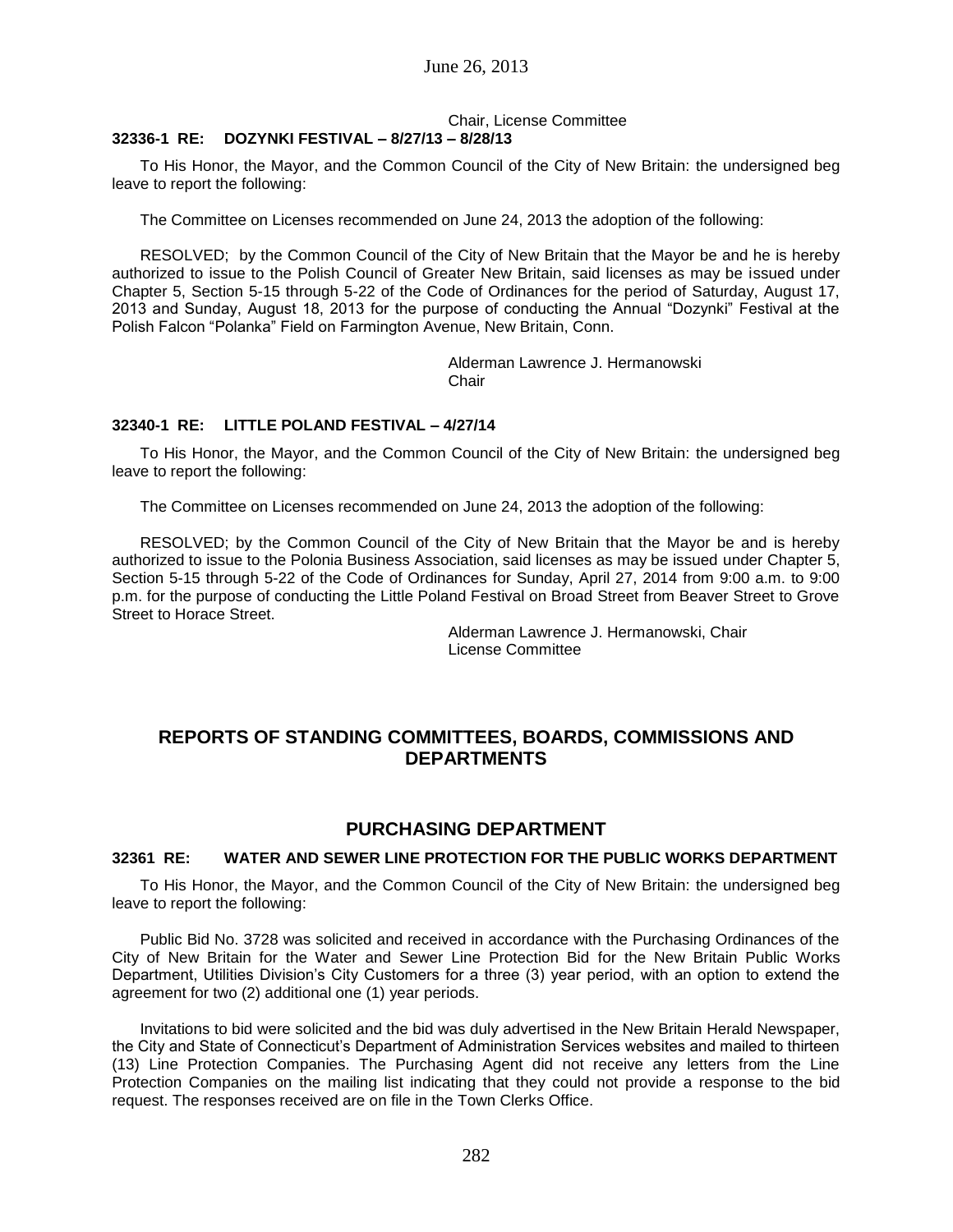The bids were reviewed for conformance to specifications by the Deputy Director of the Public Works Department and the Purchasing Agent. The bid responses were rated on the following selection criteria:

- Responsiveness of the written proposal to the purpose and scope of the project and to the plan's value to New Britain Public Works Department, Utilities Division and its customers.
- Reputation and professional qualifications of the specific individuals assigned to complete the project.
- Experience with governmental entities in the management of similar programs.
- Cost of the protection plan to the end user.
- Limits on the dollar amounts of the protection plan coverages.
- Customer satisfaction with the protection plan being offered.
- City of New Britain ordinances pertaining to bid awards to In State vs. Out of State Companies.
- Sustainability of protection plan in view of rapidly escalating labor, materials, fuel and asphalt prices and, as such, the ability to guarantee high levels of service at the fixed prices submitted.
- What bidder submitted the most responsive bid for this Line Protection Service.

Therefore the Public Works Department's Deputy Director is recommending that the bid be awarded to Homeowner Safety Valve Company of Bridgeport, CT who submitted the most responsible bid and meet all of the bid specification requirements for the Service Line Protection Plan. Homeowner Safety Valve Company has supplied this protection plan to the Public Works Department, Utilities Division's City Customers since May of 2003. The bid results have also been presented to the Water Commission at their June 11, 2013 meeting. At this meeting they approved the Public Works Department's Deputy Director's recommendations to award this bid to Homeowner Safety Valve Company of Bridgeport, CT.

RESOLVED: That the Purchasing Agent be and is hereby authorized to enter into a contract from August 1, 2013 to July 31, 2016 with Homeowner Safety Valve Company of Bridgeport, CT with the option to extend the agreement for two (2) additional one (1) year periods for Water and Sewer Line Protection Services for Public Works Department, Utilities Division's, City Customers per the terms, conditions, pricing and specifications of Public Bid 3728.

# Jack Pieper

### Purchasing Agent

Ald. Trueworthy moved to accept and adopt, seconded by Ald. Bielinski. So voted. Approved July 5, 2013 by Mayor Timothy E. O'Brien.

## **BI-PARTISAN STORM COMMITTEE**

## **32188-2 RE: STORM CHARLOTTE**

To His Honor, the Mayor, and the Common Council of the City of New Britain: the undersigned beg leave to report the following:

Bi-Partisan Storm Committee report to the New Britain Common Council June 18, 2013.

Report on File in Town Clerk's Office.

Ald. DeFronzo moved to accept and adopt, seconded by Ald. Giantonio. So voted. Approved July 5, 2013 by Mayor Timothy E. O'Brien.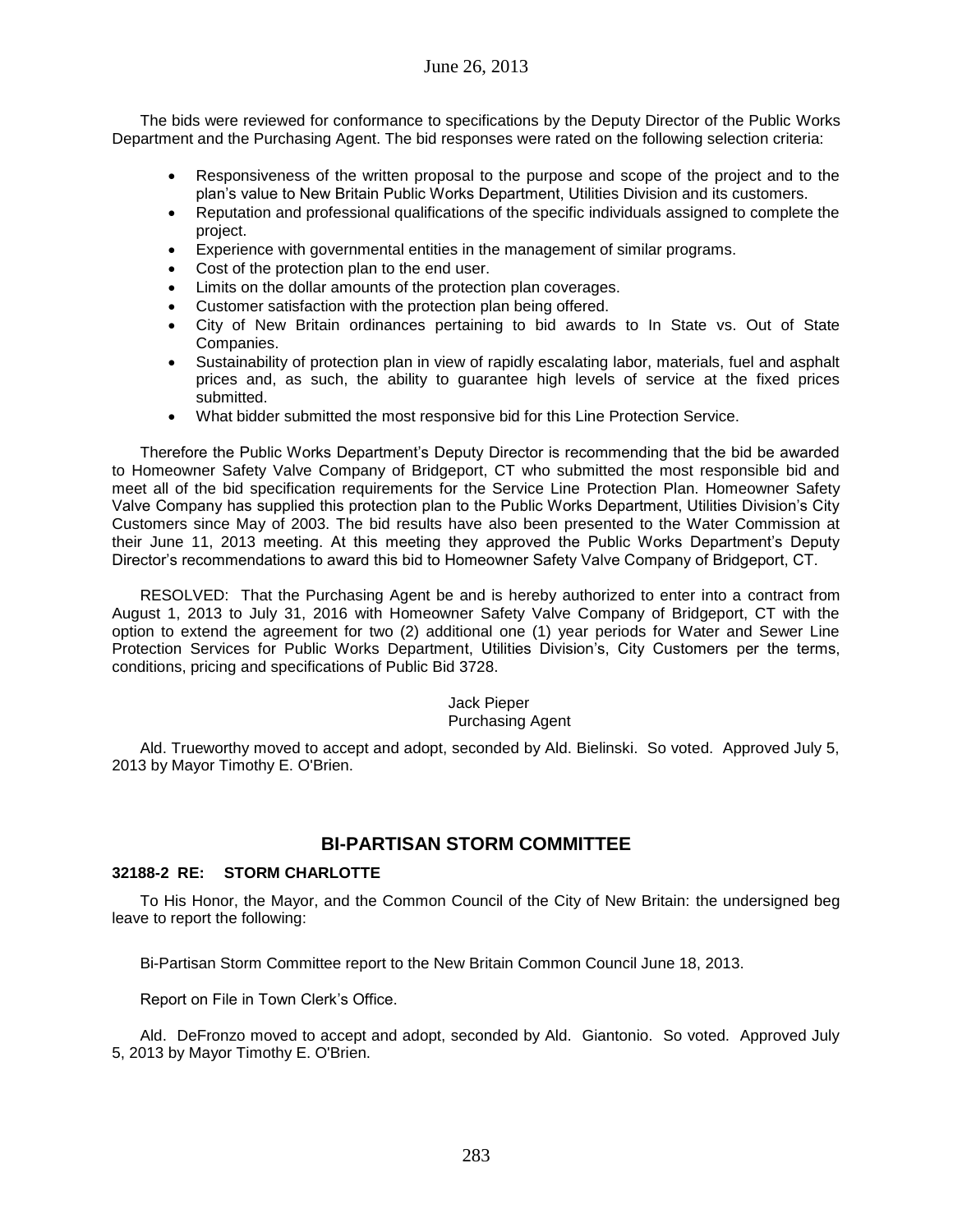## **RESOLUTIONS RETURNED FROM COMMITTEE**

#### **32235-2 RE: LICENSE – SACRED HEART CHURCH ANNUAL PARISH FESTIVAL - "ODPUST" JUNE 28 AND June 29, 2013**

To His Honor, the Mayor, and the Common Council of the City of New Britain: the undersigned beg leave to recommend the adoption of the following:

RESOLVED; by the Common Council of the City of New Britain that the Mayor be hereby authorized to issue to the Sacred Heart Church Annual Parish Festival "Odpust" said license as may be issued under Chapter 5, Section 5-15 through 5-22 of the Code of Ordinances for Friday, June 28, 2013 and Saturday, June 29, 2013 for the purpose of conducting their annual parish festival "Odpust" on the Sacred Heart Church grounds, Broad St. and Gold Street.

Alderman Lawrence J. Hermanowski

Ald. Hermanowski moved to accept and adopt, seconded by Ald. Black. So voted. Approved June 27, 2013 by Mayor Timothy E. O'Brien.

## **32336-2 RE: LICENSE – DOZYNKI FESTIVAL AUG. 17 AND AUG. 18, 2013**

To His Honor, the Mayor, and the Common Council of the City of New Britain: the undersigned beg leave to recommend the adoption of the following:

RESOLVED; by the Common Council of the City of New Britain that the Mayor be and is hereby authorized to issue to the Polish Council of Greater New Britain, said licenses as may be issued under Chapter 5, Section 5-15 through 5-22 of the Code of Ordinances for the period of Saturday, August 17, 2013 and Sunday, August 18, 2013 for the purpose of conducting the Annual "Dozynki" Festival at the Polish Falcon "Polanka" Field on Farmington Avenue, New Britain, Conn.

### Alderman Lawrence Hermanowski

Ald. Hermanowski moved to accept and adopt, seconded by Ald. Black. So voted. Approved July 5, 2013 by Mayor Timothy E. O'Brien.

### **32340-2 RE: LICENSE – LITTLE POLAND FESTIVAL – 4/27/2014**

To His Honor, the Mayor, and the Common Council of the City of New Britain: the undersigned beg leave to recommend the adoption of the following:

RESOLVED; by the Common Council of the City of New Britain that the Mayor be and is hereby authorized to issue to the The Polonia Business Association, said licenses as may be issued under Chapter 5, Section 5-15 through 5-22 of the Code of Ordinances for Sunday, April 27, 2014 from 9:00 a.m. to 9:00 p.m. for the purpose of conducting the Little Poland Festival on Broad Street from Beaver Street to Grove Street to Horace Street.

Alderman Lawrence Hermanowski

Ald. Hermanowski moved to accept and adopt, seconded by Ald. Black. So voted. Approved July 5, 2013 by Mayor Timothy E. O'Brien.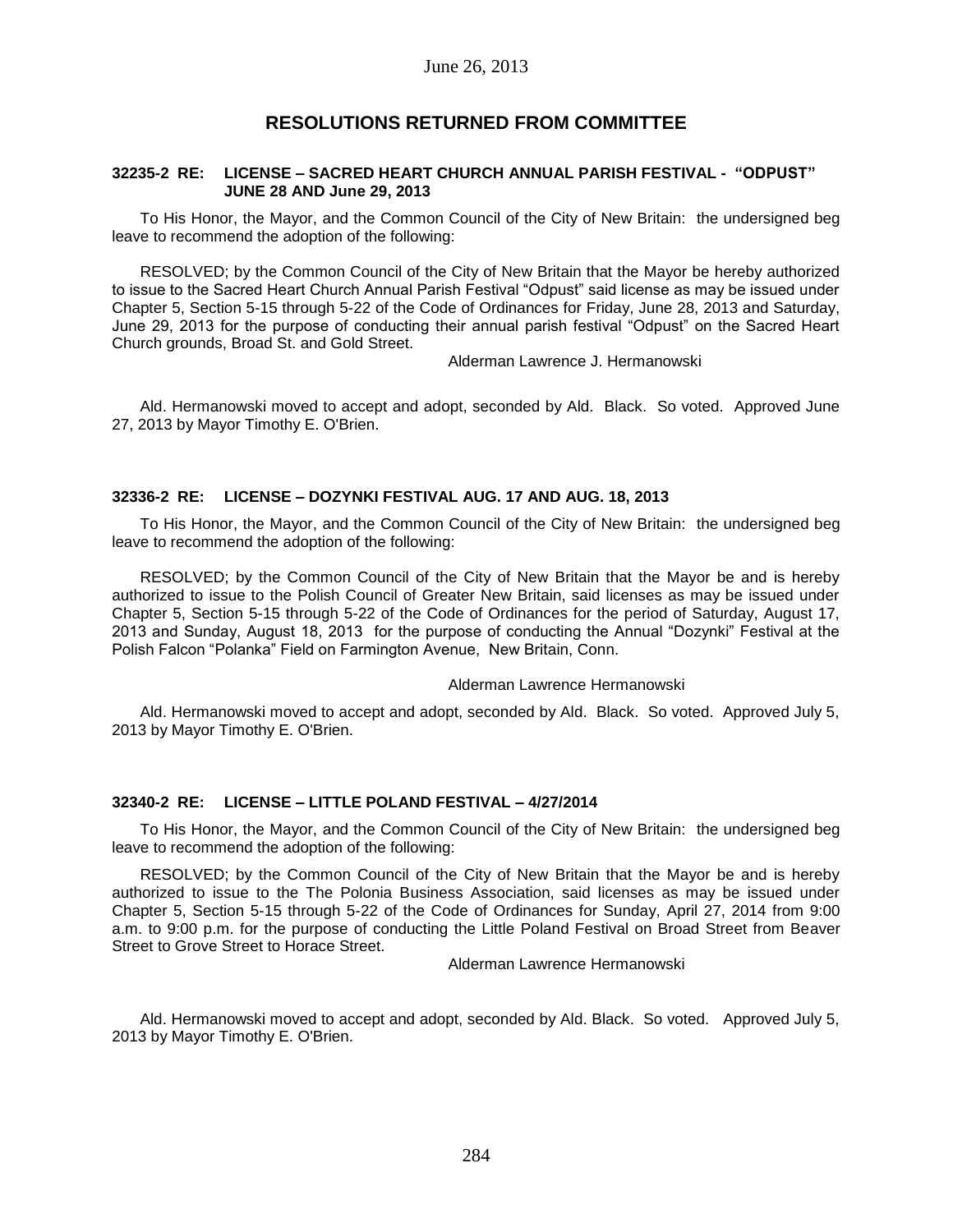## **NEW BUSINESS**

## **RESOLUTIONS**

### **32360 RE: JULY IS RECREATION AND PARKS MONTH**

To His Honor, the Mayor, and the Common Council of the City of New Britain: the undersigned beg leave to recommend the adoption of the following:

Resolution Summary: It's July—the kickoff of the summer season. It's time to enjoy what our New Britain Parks and Recreation Department offers. Play your favorite sport, visit the outdoors, spend time with family and friends, or just kick back and relax in your favorite park. That's why the National Recreation and Park Association has designated July as Recreation and Parks Month.

WHEREAS, The New Britain Parks and Recreation Department brings visibility to parks and recreation, and quality sports programs, and

WHEREAS, Parks, recreation activities, and leisure experiences provide opportunities for young people to live, grow, and develop into contributing members of society, and

WHEREAS, parks and recreation creates lifelines and grows life experiences for people of all ages in our community, and

WHEREAS, the New Britain Parks and Recreation Department generates opportunities for people to come together and experience a sense of community through fun recreational pursuits, and special events, and

WHEREAS, with the help of the Mayor and Common Council, the Department has been able to celebrate various park improvements such as: the construction of a state of the art splash pad at Chesley Park, the renovation of the Darius Miller Band Shell, the installation of a new Fairview Cemetery fence, the redesign of Stanley Golf Course, and the renovation of AW Stanley large pool and wading pool, and

WHEREAS, parks and recreation agencies provide outlets for physical activities, socialization and stress reducing experiences, and

WHEREAS, parks, playgrounds, pools, camp totalrec, stadiums, sports fields, golf courses, after school programs, concerts, schools, Major League sporting events, open spaces, and historic sites make a community attractive and desirable place to live, work, play, and visit to contribute to our ongoing economic vitality, and

WHEREAS, parks, greenways, and open space provide a welcome respite from our fast paced, high tech lifestyles while protecting and preserving our natural environment, and

WHEREAS, the New Britain Parks and Recreation iniative of "The Benefits are Endless" is demonstrated in four major areas: benefits to the individual, community, environment and economy, NOW, THEREFORE BE IT

RESOLVED, that we announce that July is Recreation and Parks Month and encourage all citizens to celebrate by participating in one or more of the thousands of activities offered by the New Britain Parks and Recreation Department.

> Alderwoman Shirley Black Alderman Rha-Sheen D. Brown Alderman David DeFronzo Alderman Jamie Giantonio Alderwoman Eva Magnuszewski Alderman Emmanuel R. Sanchez

Ald. Black moved to accept and adopt, seconded by Ald. Centeno. So voted. Approved June 30, 2013 by Mayor Timothy E. O'Brien.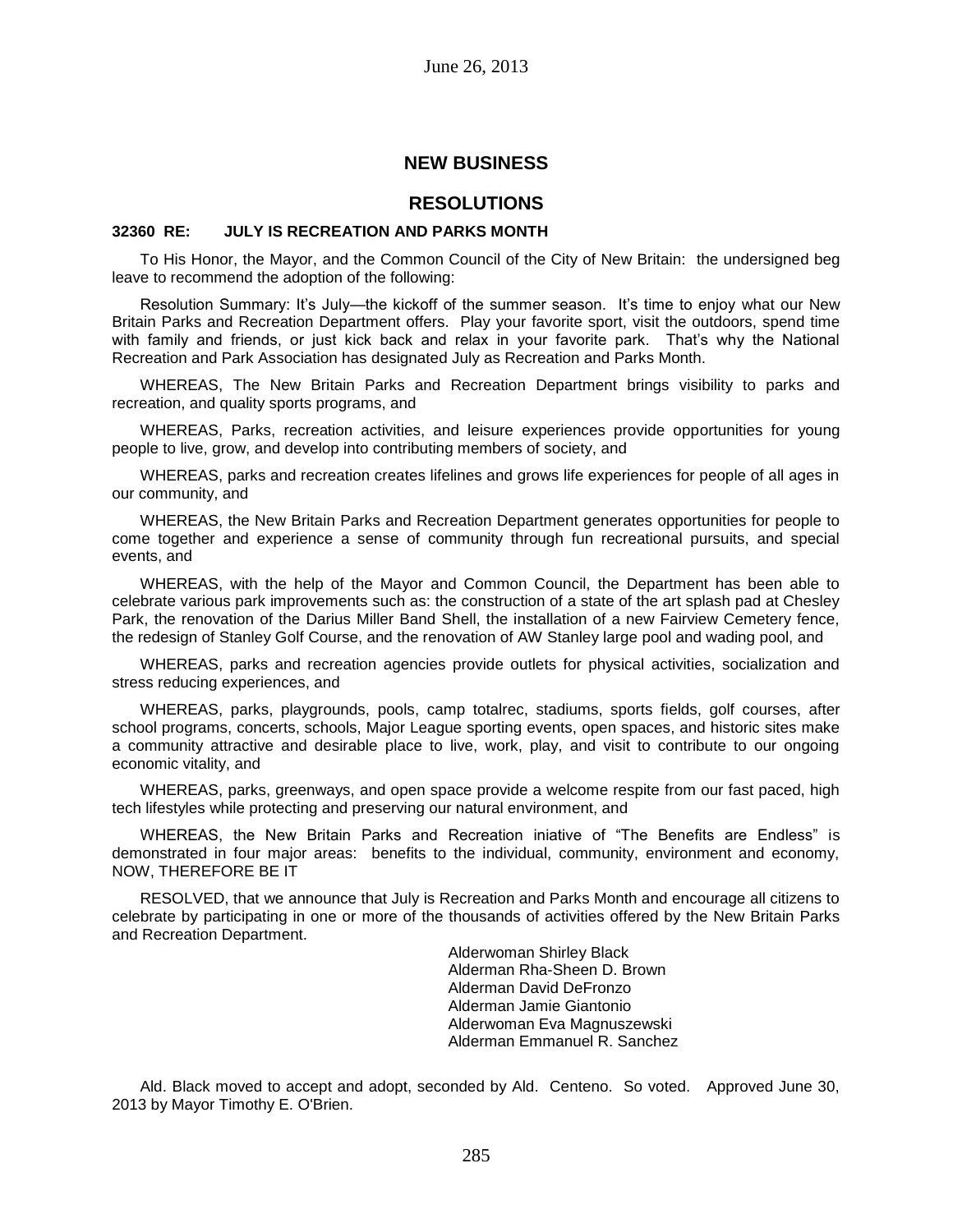## **32363 RE: PURCHASE OF HEAD-END SOFTWARE FROM RED HAWK FIRE & SECURITY FOR STANLEY GOLF COURSE**

To His Honor, the Mayor, and the Common Council of the City of New Britain: the undersigned beg leave to recommend the adoption of the following:

WHEREAS, Stanley Golf Course has 24 existing cameras and no support system for existing software; and

WHEREAS, The head end software has been deemed the City standard interchangeable software; and

WHEREAS, the Public Works Department, Parks and Recreation division, is desirous to standardize all surveillance camera systems with this software; and

WHEREAS, The City of New Britain recently awarded the video surveillance equipment and software to Red Hawk Fire & Security for Badolato garage, bid #3702, and Willow Brook camera system; and

WHEREAS, The police station uses Red Hawk Fire & Security for their video surveillance software; and

WHEREAS, Stanley Golf Course can have the police monitor the video surveillance at the Stanley Golf Course web based; and

WHEREAS, Stanley Golf Course has a quotation from Red Hawk Fire & Security for \$6,385.00 that includes Genetec Om-X-Base Omnicast Base Software Package, Licensing for 24 cameras and mobile connection license; and

WHEREAS, The payments will be made from the Stanley Golf Course operating fund 201420102- 5746 misc capital projects and 201420101-5871 contingency; THEREFORE BE IT

RESOLVED, That Timothy O'Brien, Mayor, be and is hereby authorized to execute a purchase order for Red Hawk Fire & Security for \$6,385.00 dollars to update our software for existing cameras at Stanley Golf Course.

> Alderwoman Shirley A. Black Alderman Rha-Sheen Brown Alderman David DeFronzo Alderman Jamie Giantonio Alderwoman Eva Magnuszewski Alderman Emmanuel Sanchez

Ald. DeFronzo moved to accept and adopt, seconded by Ald. Sanchez. So voted. Approved July 5, 2013 by Mayor Timothy E. O'Brien.

### **32364 RE: BUDGET TRANSFER AND BUDGET AMENDMENT – FIREWORKS JULY 4, 2013**

To His Honor, the Mayor, and the Common Council of the City of New Britain: the undersigned beg leave to recommend the adoption of the following:

PURPOSE: To authorize the Mayor to sign a contract, all permits, and firework documents related to the firework show on July 4, 2013. In addition the City has a fiscal year that ends at June 30th and a new fiscal year begins on July 1st. The Finance Department needs time to process the payment for July 4th, but the July 4th Fireworks budget money is not available until July 1st of FY 14. Due to the timing of this transaction happening at fiscal year end, the cost of the July 4, 2013 fireworks celebration will come out of Fund 256, the on-going Fireworks Fund.

Whereas, the Purchasing Agent for the City of New Britain went out to bid for a \$25,000 firework show, and

Whereas, over 45,000 people were in attendance for last year's firework show at Stanley Quarter Park, and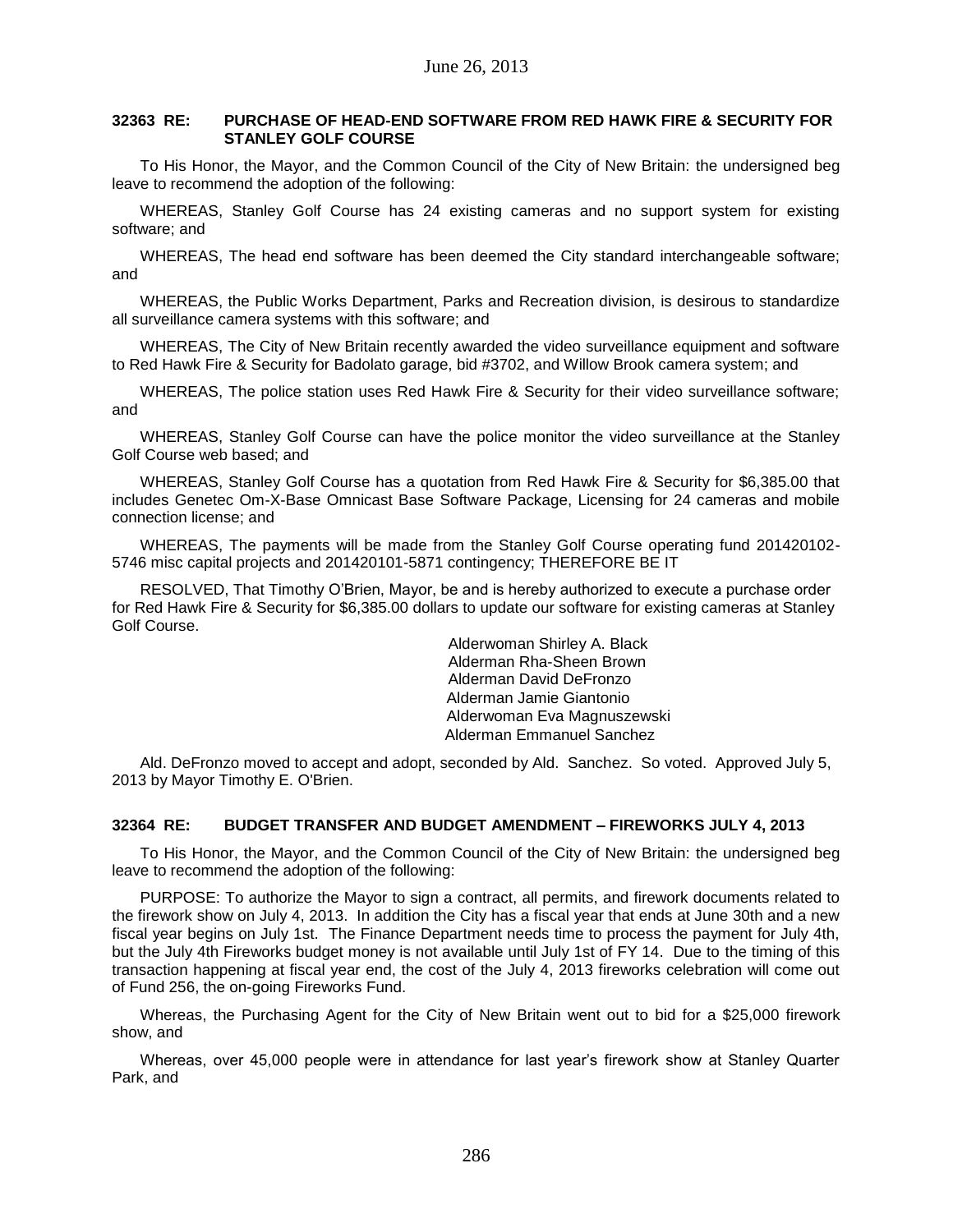Whereas, the Parks and Recreation administration has analyzed the bids that were received and interviewed the most responsible bidder and is recommending Pyrotecnico out of New Castle, Pennsylvania, and

Whereas, Pyrotecnico offered the largest number of shells and sizes as desired by the Parks and Recreation Division of the Public Works Department, and

Whereas, there is \$25,000 set aside for this purpose in the FY 14 General Fund Budget 001417001- 5807 Fireworks account that can be transferred to 001625101-7010 Transfer Out to Other Funds,

Therefore be it, Resolved, that monies be transferred within the FY 2013-2014 General Fund Budget for this purpose as follows:

| From:                 |                                                       |     |        |
|-----------------------|-------------------------------------------------------|-----|--------|
| 001417001-5807        | Economic & Policy Development – July 4th<br>Fireworks | \$. | 25.000 |
| To:<br>001625101-7010 | Financial Administration – Transfer to Other Funds    |     | 25,000 |

Therefore, Be It Further Resolved, that the Fireworks Fund budget be amended for this purpose as follows:

| Increase Revenues:     |                                             |    |        |
|------------------------|---------------------------------------------|----|--------|
| 256417003-4512         | <b>Fireworks Fund - Donations</b>           | \$ | 15,000 |
| 256417003-6001         | Fireworks Fund - Transfer from General Fund |    | 25,000 |
|                        |                                             |    | 40,000 |
| Increase Expenditures: |                                             |    |        |
| 256417003-5122         | Fireworks Fund - Overtime                   | S  | 11,500 |
| 256417003-5220         | Fireworks Fund - MERF Employer Share        | \$ | 2,000  |
| 256417003-5230         | Fireworks Fund - Medicare Employer Share    | \$ | 500    |
| 256417003-5807         | Fireworks Fund - July 4th Fireworks         | \$ | 25,000 |
| 256417003-5897         | Fireworks Fund - Miscellaneous              |    | 1,000  |
|                        |                                             |    | 40.000 |

Therefore, Be It Further Resolved, that the remaining balance from the July 4, 2012 fireworks of \$3,656.41 be reallocated for the July 4, 2013 fireworks show.

> Alderwoman Shirley A. Black Alderman Carlo Carlozzi, Jr. Alderwoman Tonilynn Collins Alderman Rha-Sheen Brown Alderwoman Eva Magnuszewski Alderwoman Suzanne Bielinski Alderman Lawrence Hermanowski Alderman David DeFronzo Alderman Emmanuel Sanchez Alderman Michael Trueworthy Alderman Wilfredo Pabon Alderman Adam Platosz Alderman J. Tobias Freeman Alderman Roy Centeno Alderman Jamie Giantonio

Ald. Black moved to accept and adopt, seconded by Ald. Bielinski. So voted. Approved June 27, 2013 by Mayor Timothy E. O'Brien.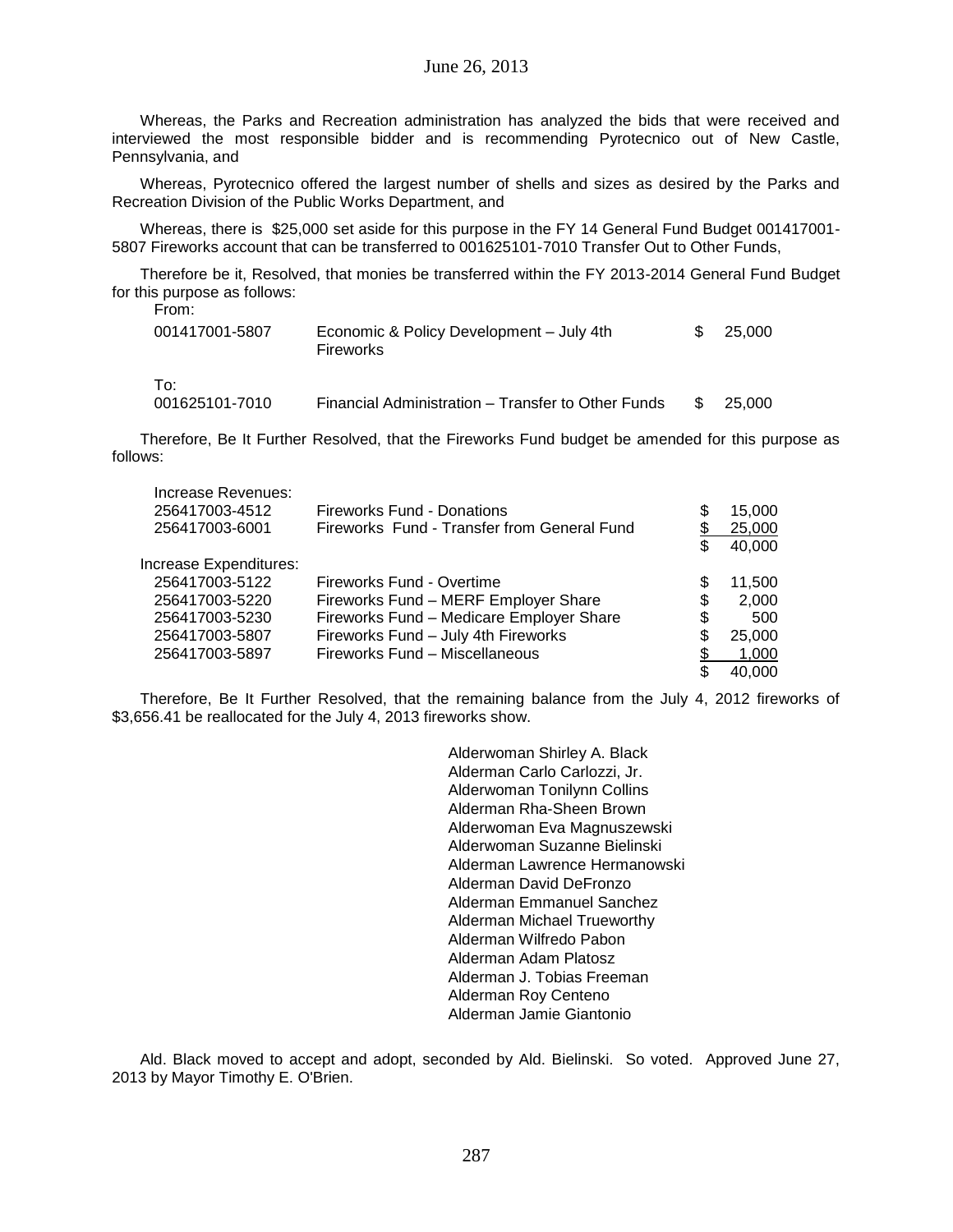## **32365 RE: BUDGET AMENDMENT AND BUDGET TRANSFER CIVIL SERVICE**

To His Honor, the Mayor, and the Common Council of the City of New Britain: the undersigned beg leave to recommend the adoption of the following:

Overview: The purpose of this resolution is to increase the budget for the Civil Service division due to the fact that the sheer volume of the police officer applicants was greater than originally projected and budgeted for. As part of the normal application process: test fees, employee physicals, drug tests, background checks and other purchase services are required by the City as an employer. This resolution is to amend the FY 13 General Fund by the increase in the test fees collected as well as transfer money to cover the costs associated with the on-going hiring process of new police officers.

Whereas, the Civil Service Division of the Legal Services Department is in need of additional monies to cover the costs associated with the hiring of certified and entry-level police officers as well as other professional services which are provided by this division,

Whereas, there are monies available through the collection of written test fees,

Therefore, Be it Resolved, that the FY 2012-2013 General Fund Budget be amended for this purpose as follows:

| Increase Revenue:<br>001521002-4475     | Civil Service - Test Fees             | \$. | 11.560 |
|-----------------------------------------|---------------------------------------|-----|--------|
| Increase Expenditure:<br>001521002-5331 | Civil Service – Professional Services |     | 3.506  |
| 001521002-5338                          | Civil Service - Test Fees             |     | 8.054  |
|                                         | Total                                 |     | 11.560 |

Whereas, additional money would be needed to cover costs associated with the application of new police officers and the on-going hiring process,

Whereas, there are monies available in the Contingency account that can be allocated for this specific purpose,

Therefore, Be it Further Resolved, that the FY 2012-2013 General Fund Budget be transferred for this purpose as follows:

| Decrease Expenditure:<br>001625101-5871                                     | Admin & Contingency - Contingency                                                                                               | \$            | 20,000                             |
|-----------------------------------------------------------------------------|---------------------------------------------------------------------------------------------------------------------------------|---------------|------------------------------------|
| Increase Expenditure:<br>001521002-5331<br>001521002-5334<br>001521002-5336 | Civil Service - Professional Services<br>Civil Service - Employee Physicals<br>Civil Service – Other Purchase Services<br>Total | \$<br>S<br>\$ | 9,000<br>10,000<br>1.000<br>20,000 |
|                                                                             | Alderwoman Suzanne Bielinski<br>Civil Service Commission Liaison                                                                |               |                                    |
|                                                                             | Alderman Carlo Carlozzi Jr.<br>Civil Service Commission Liaison                                                                 |               |                                    |

Ald. Bielinski moved to accept and adopt, seconded by Ald. Carlozzi. So voted. Approved June 30, 2013 by Mayor Timothy E. O'Brien.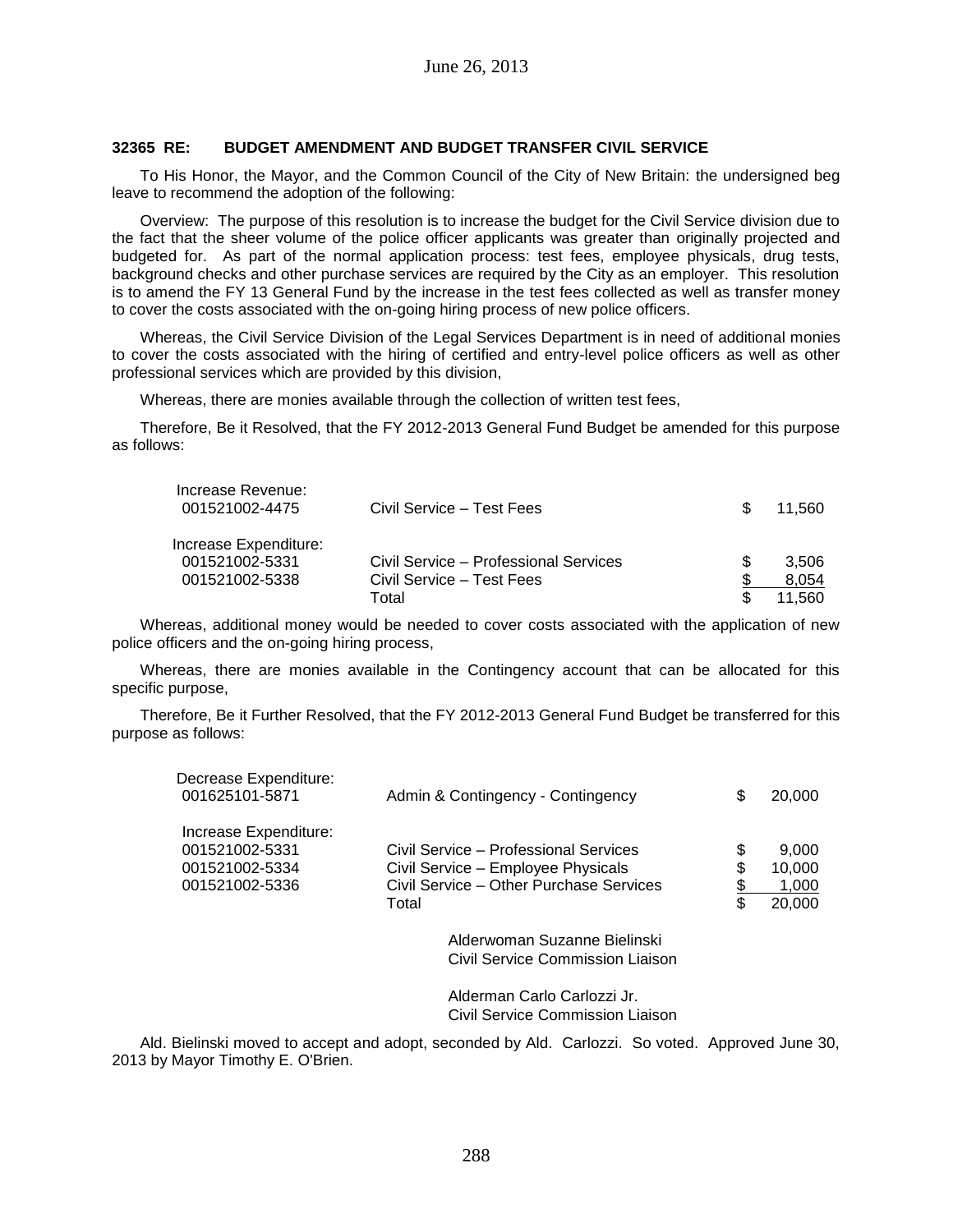## **32366 RE: CONTRACT AMENDMENT WITH ALDEN NOVAK & DODD, INC. FOR PROFESSIONAL SERVICES – ASSESSOR'S OFFICE AND TAX COLLECTOR**

To His Honor, the Mayor, and the Common Council of the City of New Britain: the undersigned beg leave to recommend the adoption of the following:

WHEREAS, At it's Regular Meeting of August 9, 2000, the Common Council authorized via Resolution 26019 a professional services contract between the City of New Britain and Alden Novak & Dodd, Inc., the agreement was in effect thought June 30, 2001 with extensions of the contract through June 30, 2013 was subsequently approved by the Common Council; and

WHEREAS, The City Assessor requests authorization for a contract amendment to provide for another extension of the professional services agreement with Alden Novak & Dodd, Inc through June 2014; services provided include software support for the Tax Department and the Assessor's applications, such as:

- Revision of software as required:
- Support for City personnel in the operation of the applications;
- Conversion of magnetic media for communications with the State of Connecticut and outside printing services:
- Maintenance of a link to CAMA system; and,

WHEREAS, the proposed amendment specifies the same annual cost of \$17,600.00 for the services which this amount has been budgeted for in FY 13-14 in account number 001107002-5352, General Fund, Data Processing;

RESOLVED, that the Purchasing Agent is hereby authorized to execute a contract amendment for another one-year period with Alden Novak & Dodd, Inc in the amount of \$17,600 for the provision of professional services described above.

## Alderman Michael Trueworthy

Ald. Trueworthy moved to accept and adopt, seconded by Ald. Bielinski. So voted. Approved July 5, 2013 by Mayor Timothy E. O'Brien.

## **32367 RE: MEMORANDUM OF UNDERSTANDING BETWEEN THE CITY AND CAPITAL WORKFORCE PARTNERS**

To His Honor, the Mayor, and the Common Council of the City of New Britain: the undersigned beg leave to recommend the adoption of the following:

WHEREAS; Capital Workforce Partners (CWP) has as its mission, to support an effective workforce development system that strategically connects economic development and training resources for the purpose of building and maintaining a strong and vibrant workforce, in New Britain, and

WHEREAS; both CWP and the City of New Britain recognize the future workforce challenges as the following:

- Present and future shortages of skilled workers
- Global competiion for Connecticut companies, and

WHEREAS; both parties wish to address these workforce development challenges through the use of the CTWorks System,

NOW, THEREFORE, BE IT RESOLVED; that the Mayor is authorized to approve and sign a Memorandum of Understanding (MOU) between the City of New Britain and Capital Workforce Partners to provide manufacturing employers with resources to train current employees and capacity to expand their workforce by hiring new workers through a subsidized training program. CWP will manage the